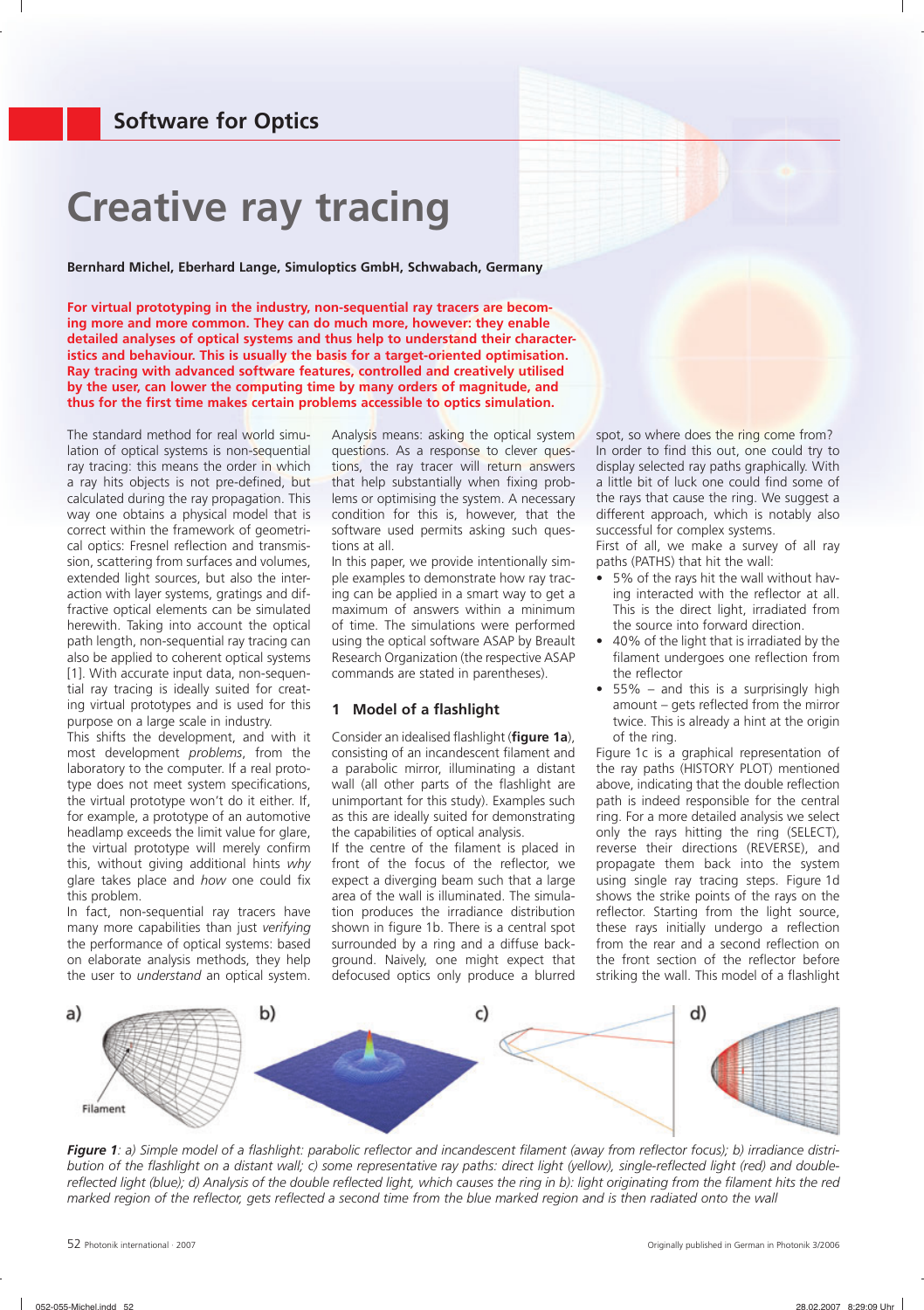exemplifies a typical problem of many illumination systems: stray light caused by unwanted reflections. In the case of automotive headlamps, this could, for example, lead to glare towards the oncoming traffic. The method just described allows for very efficient problem analysis  $-$  the first step towards fixing the problem.

This example also begs the question as to how one could illuminate the wall without generating the ring? One obvious solution would be to cut off the rear part of the reflector, but this would result in lost illumination power. Changing the basic shape of the reflector would make more sense, and the most appropriate shape can be found using suitable optimisation algorithms; more about this in section 4.

### **2 Importance sampling**

Ray tracers often have to struggle with an unnecessarily large number of rays. As an example, **figure 2a** shows a simplistic set-up for a light scattering measurement. A collimated beam illuminates a spot on a light scattering surface. A detector measures the light scattered into a certain angular region. Ray tracers often model light scattering using "ray-splitting": one incident ray generates many scattered rays with random directions, the flux and distribution of which is chosen according to the angular scattering characteristic of the surface (BRDF – Bidirectional Reflectance Distribution Function). Assuming the detector to subtend a solid angle of  $1(^{\circ})^2$  then only each 20600<sup>th</sup> ray on average will hit the detector<sup>1</sup>, all others get lost and only waste computation time. So-called "importance sampling" offers a solution to this problem: only those scattered rays are created that are directed towards a certain target region – in this case towards the detector. Figure 2b shows the same simulation as figure 2a, but now employing importance sampling: all scattered rays now hit the detector, because only those rays have been created. With the same statistical error level, the computation runs orders of magnitude faster than before – in our case ca. 1000 times. In practical applications a speed gain of a factor of  $10^{12}$  and more is often encountered.

# **3 Stray light analysis**

**Figure 3a** shows a typical Cassegrain telescope used for astronomical observation. The tube around the telescope and the



*Figure 2: Modelling light scattering: a) one incident ray generates many child rays which are radiated into random directions. Only a few rays hit the detector. b) Using importance*  sampling only those scattered rays are produced that are directed towards a pre-defined *target – in this case the detector*

cone-shaped baffle protect the detector (e.g., a CCD camera) reasonably well, but not completely, from stray light originating from sources other than the observation direction. In reality, all physical surfaces scatter light – the tube, the mirrors etc. – and scattered light can thus still hit the detector indirectly through scattering. For a quantitative computation of the stray light intensity on the detector using conventional ray tracing, a huge number of rays would be necessary as the likelihood that a scattered ray reaches the detector is very small. The time effort needed for a sufficiently accurate calculation on a standard PC, tracing 10<sup>4</sup> rays per second, lies in the order of several tens of thousands of years and is of course completely impractical. By using a clever combination of several ray tracing steps together with importance sampling, the calculation can be accomplished at the same level of accuracy within a couple of minutes.

For stray light analysis, a systematic procedure, which has proven useful and which will be presented in the following, is well-documented in the literature [2,3]. It consists of a sequence of steps, all of them using "creative ray tracing". We consider a stray light source (for example the moon or street lighting), which is incident on the telescope under 60° (figure 3a).

In the first two steps we neglect scattering. We trace the light from the stray light source to the telescope and list all surfaces that were hit directly or indirectly via mirrors, lenses etc. (TRACE STATS) – these objects are called illuminated objects. The next ray trace is done in the opposite direction: we consider the detector as a light source and investigate which objects are hit by the rays emitted from the detector. These are the objects that are in the field of view of the detector – the so-called critical objects (figure 3b).

As an example, we demonstrate this procedure for one select stray light path: "scattering from the tube and subsequent scattering from the primary mirror" (**figure 4a**). At first, we assign scattering properties to the tube and mirror – preferentially based on experimental data. In the next step we specify the target regions for the importance sampling. The light scattered by the tube should hit the primary mirror. The latter will therefore be used as a target region for importance sampling. The light from the primary mirror should then be scattered to the detector via the secondary mirror. A suitable aiming region for importance sampling is therefore the *virtual image* of the detector in the secondary mirror.

We can determine this virtual image easily – this being another application of "creative ray tracing" (figure 4b): we create a light source at one corner of the detector and trace the rays from there until it gets reflected from the secondary mirror. The rays now point into the directions indicated by arrows. We determine the best focus of these rays, i.e., that point in space with minimum distance from the rays. This point constitutes one "corner" of the virtual



*Figure 3: Cassegrain-telescope: a) ray paths for "wanted light" is shown in blue, those of stray*  light (unwanted light) in red. Scattering from the tube is not yet taken into account. b) The objects, which are illuminated directly by the stray light source (without light scattering), are marked *blue, those objects that lie within the fi eld of view of the detector (critical objects) are marked red*

<sup>&</sup>lt;sup>1</sup> Comment: A hemisphere subtends a solid angle of 360<sup>2</sup>/2π, which is ca. 20600 square degrees. In SI-units 1 square degree corresponds to  $(2π/360)^2$  sr or ca. 0.00030422 steradian.